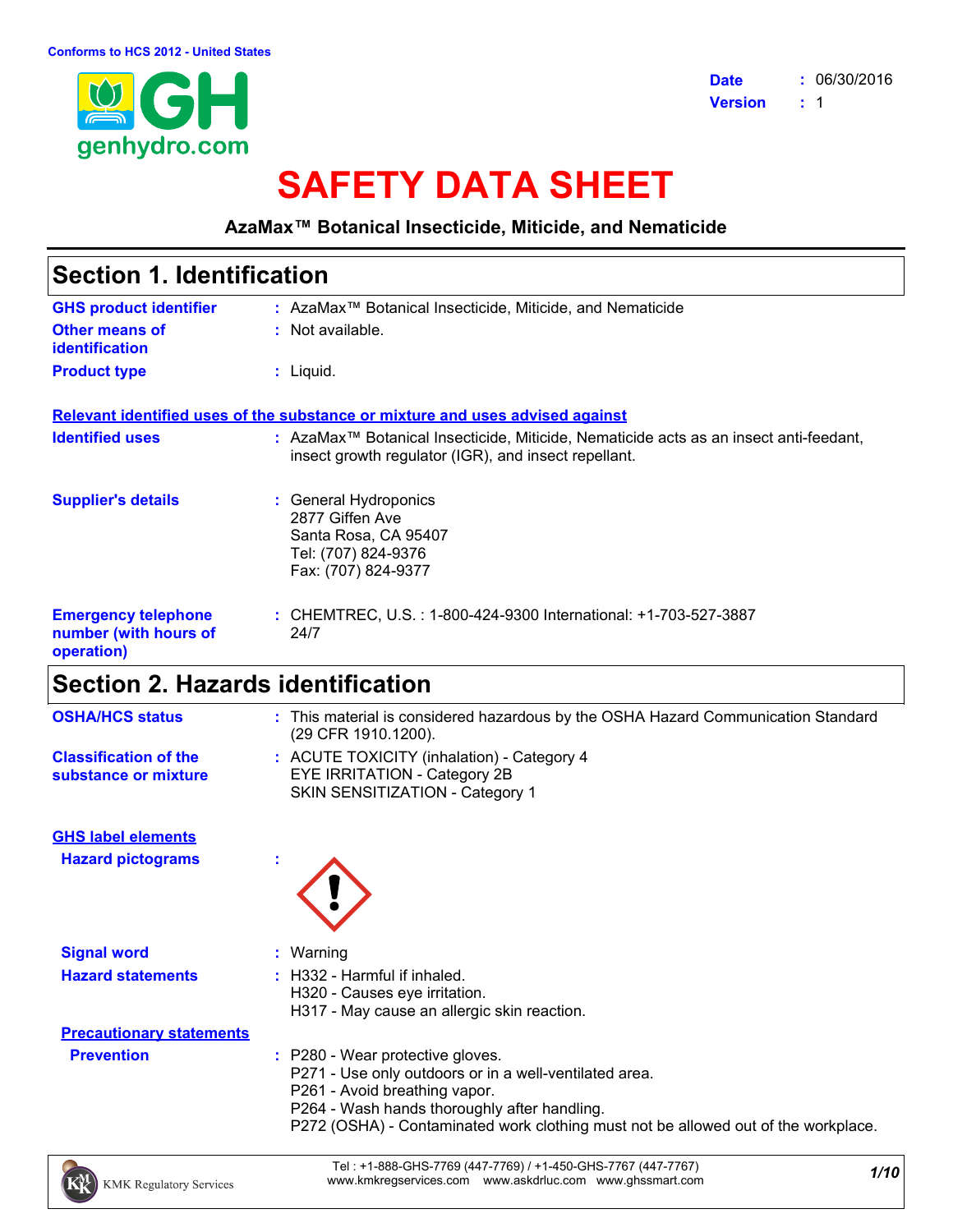

# **Section 2. Hazards identification**

| : P304 + P340 + P312 - IF INHALED: Remove person to fresh air and keep comfortable<br>P302 + P352 + P363 - IF ON SKIN: Wash with plenty of soap and water. Wash |
|-----------------------------------------------------------------------------------------------------------------------------------------------------------------|
| P305 + P351 + P338 - IF IN EYES: Rinse cautiously with water for several minutes.                                                                               |
|                                                                                                                                                                 |
| : P501 - Dispose of contents and container in accordance with all local, regional, national                                                                     |
|                                                                                                                                                                 |
|                                                                                                                                                                 |

# **Section 3. Composition/information on ingredients**

| <b>Substance/mixture</b> | : Mixture        |
|--------------------------|------------------|
| <b>Other means of</b>    | : Not available. |
| <i>identification</i>    |                  |

| <b>CAS number/other identifiers</b> |                   |               |                   |  |
|-------------------------------------|-------------------|---------------|-------------------|--|
| <b>CAS number</b>                   | : Not applicable. |               |                   |  |
| <b>Product code</b>                 | Not available.    |               |                   |  |
| <b>Ingredient name</b>              |                   | $\frac{9}{6}$ | <b>CAS number</b> |  |
| Azadirachtin                        |                   | 1≥1 - ≤3      | 11141-17-6        |  |

Any concentration shown as a range is to protect confidentiality or is due to batch variation.

**There are no additional ingredients present which, within the current knowledge of the supplier and in the concentrations applicable, are classified as hazardous to health or the environment and hence require reporting in this section.**

**Occupational exposure limits, if available, are listed in Section 8.**

### **Section 4. First aid measures**

### **Description of necessary first aid measures**

| <b>Eye contact</b>  | : Immediately flush eyes with plenty of water, occasionally lifting the upper and lower<br>eyelids. Check for and remove any contact lenses. Continue to rinse for at least 20<br>minutes. If irritation persists, get medical attention.                                                                                                                                                                                                                                                                                                                                                                                                                                                                                                                                               |  |
|---------------------|-----------------------------------------------------------------------------------------------------------------------------------------------------------------------------------------------------------------------------------------------------------------------------------------------------------------------------------------------------------------------------------------------------------------------------------------------------------------------------------------------------------------------------------------------------------------------------------------------------------------------------------------------------------------------------------------------------------------------------------------------------------------------------------------|--|
| <b>Inhalation</b>   | : Remove victim to fresh air and keep at rest in a position comfortable for breathing. If it<br>is suspected that fumes are still present, the rescuer should wear an appropriate mask<br>or self-contained breathing apparatus. If not breathing, if breathing is irregular or if<br>respiratory arrest occurs, provide artificial respiration or oxygen by trained personnel. It<br>may be dangerous to the person providing aid to give mouth-to-mouth resuscitation.<br>Get medical attention if adverse health effects persist or are severe. If necessary, call a<br>poison center or physician. If unconscious, place in recovery position and get medical<br>attention immediately. Maintain an open airway. Loosen tight clothing such as a collar,<br>tie, belt or waistband. |  |
| <b>Skin contact</b> | : Wash with plenty of soap and water. Wash contaminated clothing thoroughly with water<br>before removing it, or wear gloves. Continue to rinse for at least 20 minutes. Get<br>medical attention. In the event of any complaints or symptoms, avoid further exposure.<br>Wash clothing before reuse. Clean shoes thoroughly before reuse.                                                                                                                                                                                                                                                                                                                                                                                                                                              |  |
| <b>Ingestion</b>    | : Wash out mouth with water. Get medical attention if symptoms occur.                                                                                                                                                                                                                                                                                                                                                                                                                                                                                                                                                                                                                                                                                                                   |  |

#### **Most important symptoms/effects, acute and delayed**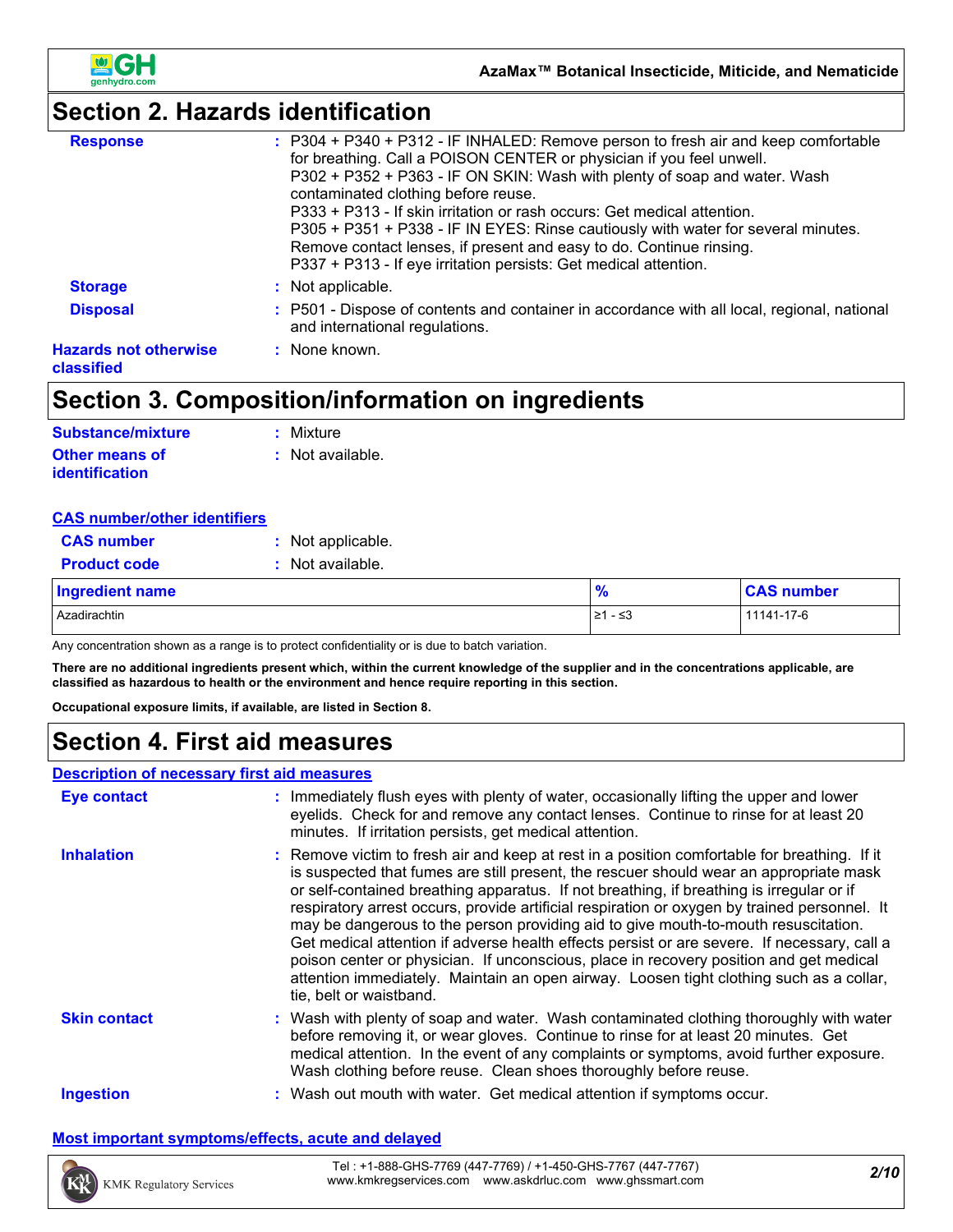

# **Section 4. First aid measures**

| <b>Potential acute health effects</b> |                                                                                                                                |
|---------------------------------------|--------------------------------------------------------------------------------------------------------------------------------|
| Eye contact                           | : Causes eye irritation.                                                                                                       |
| <b>Inhalation</b>                     | $:$ Harmful if inhaled.                                                                                                        |
| <b>Skin contact</b>                   | : May cause an allergic skin reaction.                                                                                         |
| <b>Ingestion</b>                      | : No known significant effects or critical hazards.                                                                            |
| <b>Over-exposure signs/symptoms</b>   |                                                                                                                                |
| Eye contact                           | : Adverse symptoms may include the following:<br>pain or irritation<br>watering<br>redness                                     |
| <b>Inhalation</b>                     | : No known significant effects or critical hazards.                                                                            |
| <b>Skin contact</b>                   | : Adverse symptoms may include the following:<br>irritation<br>redness                                                         |
| <b>Ingestion</b>                      | : No known significant effects or critical hazards.                                                                            |
|                                       | <u>Indication of immediate medical attention and special treatment needed, if necessary</u>                                    |
| Notes to physician                    | : Treat symptomatically. Contact poison treatment specialist immediately if large<br>quantities have been ingested or inhaled. |

| <b>Specific treatments</b> | : No specific treatment. |  |
|----------------------------|--------------------------|--|

**Protection of first-aiders :** No special protection is required.

**See toxicological information (Section 11)**

# **Section 5. Fire-fighting measures**

| <b>Extinguishing media</b>                               |                                                                                                                                                                        |
|----------------------------------------------------------|------------------------------------------------------------------------------------------------------------------------------------------------------------------------|
| <b>Suitable extinguishing</b><br>media                   | : Use dry chemical, $CO2$ , water spray (fog) or foam.                                                                                                                 |
| <b>Unsuitable extinguishing</b><br>media                 | : None known.                                                                                                                                                          |
| <b>Specific hazards arising</b><br>from the chemical     | : No specific fire or explosion hazard.                                                                                                                                |
| <b>Hazardous thermal</b><br>decomposition products       | : Decomposition products may include the following materials:<br>carbon dioxide<br>carbon monoxide                                                                     |
| <b>Special protective actions</b><br>for fire-fighters   | : No special measures are required.                                                                                                                                    |
| <b>Special protective</b><br>equipment for fire-fighters | Fire-fighters should wear appropriate protective equipment and self-contained breathing<br>apparatus (SCBA) with a full face-piece operated in positive pressure mode. |

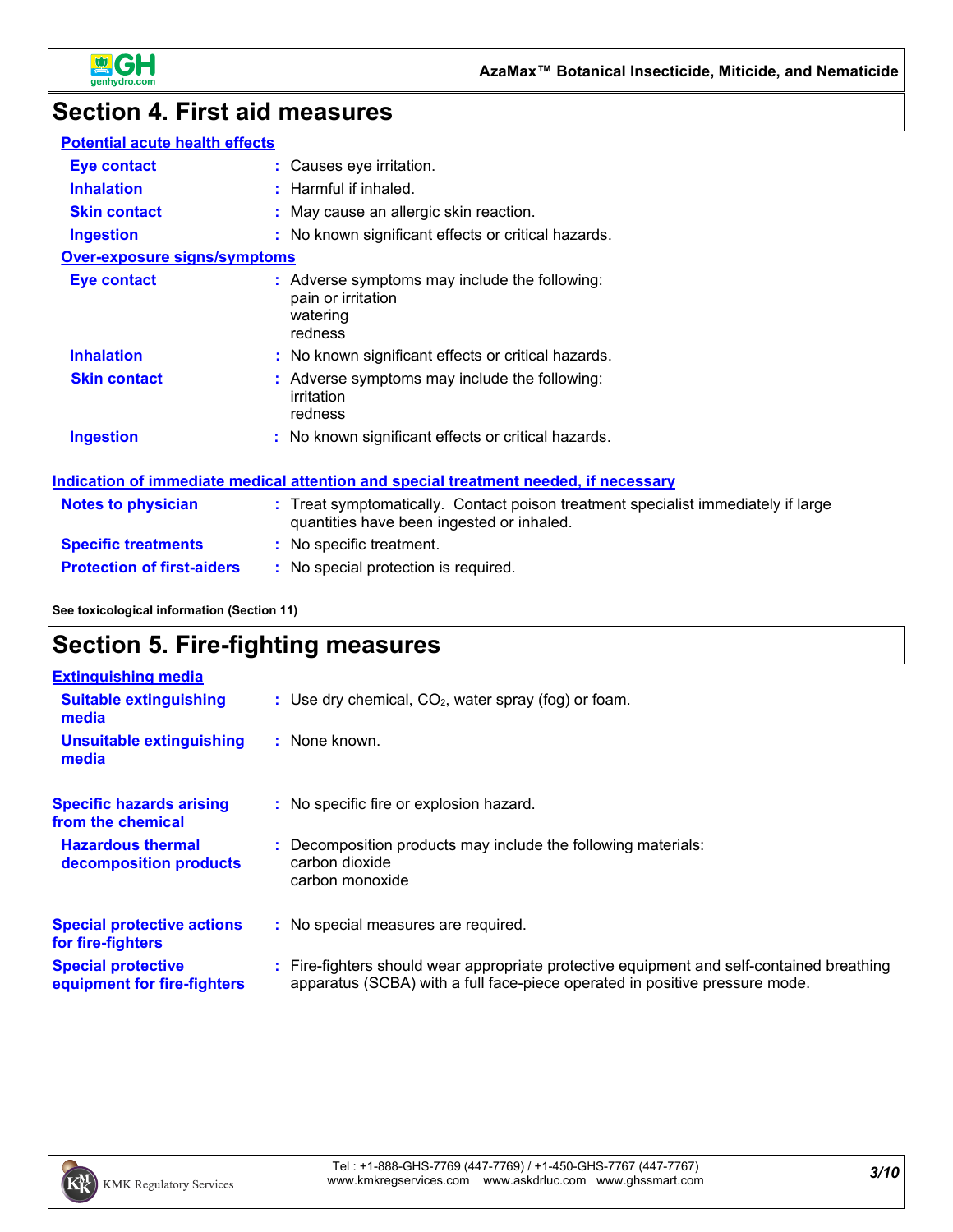

# **Section 6. Accidental release measures**

|                                                              |  | <b>Personal precautions, protective equipment and emergency procedures</b>                                                                                                                                                                                                                                                                                                                                                                                                                                                                                                                                                                                                                                   |  |
|--------------------------------------------------------------|--|--------------------------------------------------------------------------------------------------------------------------------------------------------------------------------------------------------------------------------------------------------------------------------------------------------------------------------------------------------------------------------------------------------------------------------------------------------------------------------------------------------------------------------------------------------------------------------------------------------------------------------------------------------------------------------------------------------------|--|
| For non-emergency<br>personnel                               |  | : Put on appropriate personal protective equipment.                                                                                                                                                                                                                                                                                                                                                                                                                                                                                                                                                                                                                                                          |  |
|                                                              |  | For emergency responders : If specialized clothing is required to deal with the spillage, take note of any information in<br>Section 8 on suitable and unsuitable materials. See also the information in "For non-<br>emergency personnel".                                                                                                                                                                                                                                                                                                                                                                                                                                                                  |  |
| <b>Environmental precautions</b>                             |  | : Avoid dispersal of spilled material and runoff and contact with soil, waterways, drains<br>and sewers. Inform the relevant authorities if the product has caused environmental<br>pollution (sewers, waterways, soil or air).                                                                                                                                                                                                                                                                                                                                                                                                                                                                              |  |
| <b>Methods and materials for containment and cleaning up</b> |  |                                                                                                                                                                                                                                                                                                                                                                                                                                                                                                                                                                                                                                                                                                              |  |
| <b>Spill</b>                                                 |  | : Stop leak if without risk. Move containers from spill area. Approach release from<br>upwind. Prevent entry into sewers, water courses, basements or confined areas. Wash<br>spillages into an effluent treatment plant or proceed as follows. Contain and collect<br>spillage with non-combustible, absorbent material e.g. sand, earth, vermiculite or<br>diatomaceous earth and place in container for disposal according to local regulations<br>(see Section 13). Dispose of via a licensed waste disposal contractor. Contaminated<br>absorbent material may pose the same hazard as the spilled product. Note: see Section<br>1 for emergency contact information and Section 13 for waste disposal. |  |

# **Section 7. Handling and storage**

### **Precautions for safe handling**

| <b>Protective measures</b>                                                       | : Put on appropriate personal protective equipment (see Section 8). Persons with a<br>history of skin sensitization problems should not be employed in any process in which<br>this product is used. Do not get in eyes or on skin or clothing. Do not ingest. Avoid<br>breathing vapor or mist. Use only with adequate ventilation. Wear appropriate<br>respirator when ventilation is inadequate. Keep in the original container or an approved<br>alternative made from a compatible material, kept tightly closed when not in use. Empty<br>containers retain product residue and can be hazardous. Do not reuse container. |
|----------------------------------------------------------------------------------|---------------------------------------------------------------------------------------------------------------------------------------------------------------------------------------------------------------------------------------------------------------------------------------------------------------------------------------------------------------------------------------------------------------------------------------------------------------------------------------------------------------------------------------------------------------------------------------------------------------------------------|
| <b>Advice on general</b><br>occupational hygiene                                 | : Eating, drinking and smoking should be prohibited in areas where this material is<br>handled, stored and processed. Workers should wash hands and face before eating,<br>drinking and smoking. See also Section 8 for additional information on hygiene<br>measures.                                                                                                                                                                                                                                                                                                                                                          |
| <b>Conditions for safe storage,</b><br>including any<br><b>incompatibilities</b> | : Store in accordance with local regulations. Store in original container protected from<br>direct sunlight in a dry, cool and well-ventilated area, away from incompatible materials<br>(see Section 10) and food and drink. Keep container tightly closed and sealed until<br>ready for use. Containers that have been opened must be carefully resealed and kept<br>upright to prevent leakage. Do not store in unlabeled containers. Use appropriate<br>containment to avoid environmental contamination.                                                                                                                   |

# **Section 8. Exposure controls/personal protection**

### **Control parameters**

#### **Occupational exposure limits**

| Ingredient name | <b>Exposure limits</b> |
|-----------------|------------------------|
| Azadirachtin    | None.                  |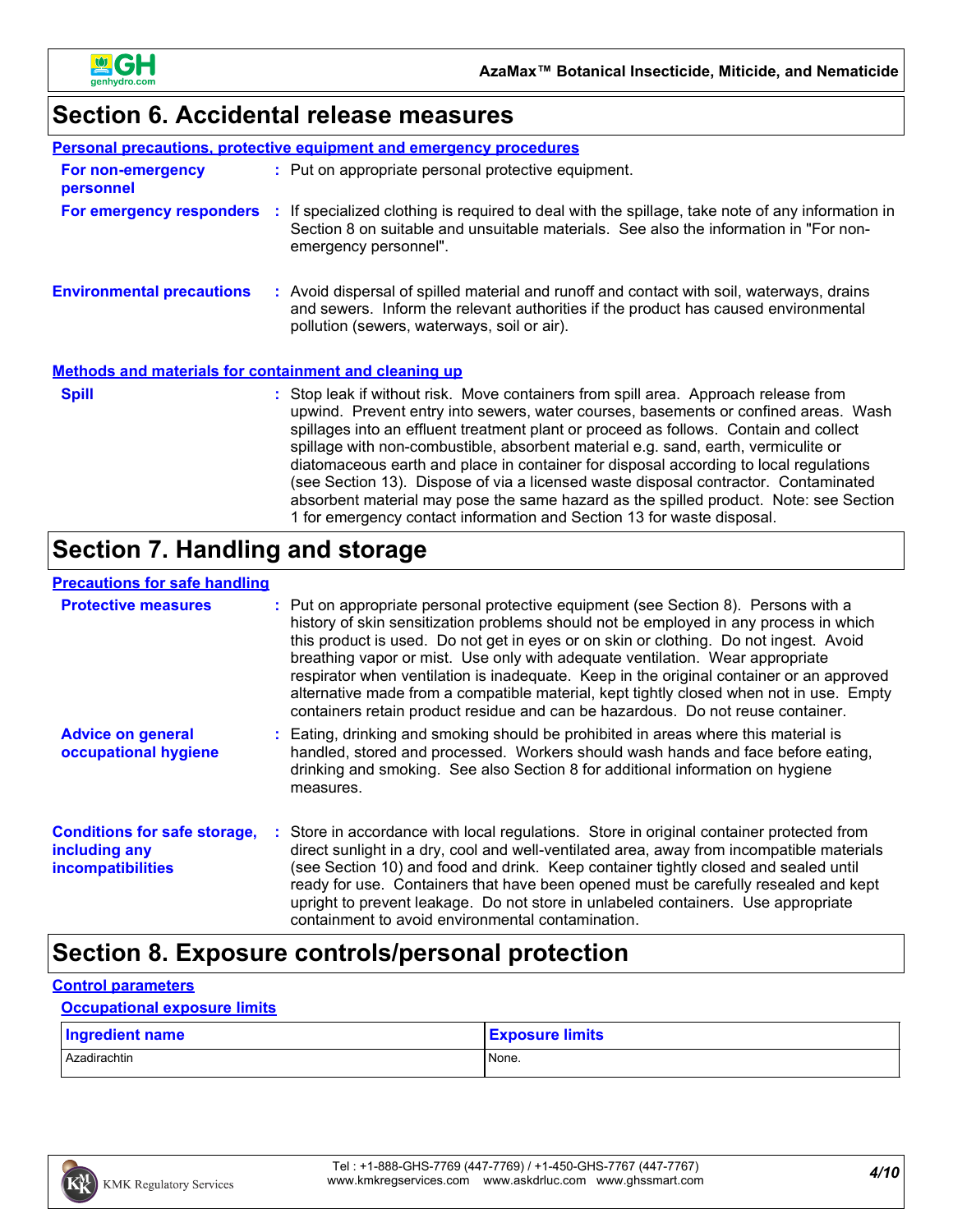

# **Section 8. Exposure controls/personal protection**

| <b>Appropriate engineering</b><br><b>controls</b> | : Use only with adequate ventilation. Use process enclosures, local exhaust ventilation or<br>other engineering controls to keep worker exposure to airborne contaminants below any<br>recommended or statutory limits.                                                                                                                                                                                                                                                                                                                                                                                                |
|---------------------------------------------------|------------------------------------------------------------------------------------------------------------------------------------------------------------------------------------------------------------------------------------------------------------------------------------------------------------------------------------------------------------------------------------------------------------------------------------------------------------------------------------------------------------------------------------------------------------------------------------------------------------------------|
| <b>Environmental exposure</b><br><b>controls</b>  | Emissions from ventilation or work process equipment should be checked to ensure<br>they comply with the requirements of environmental protection legislation.                                                                                                                                                                                                                                                                                                                                                                                                                                                         |
| <b>Individual protection measures</b>             |                                                                                                                                                                                                                                                                                                                                                                                                                                                                                                                                                                                                                        |
| <b>Hygiene measures</b>                           | Wash hands, forearms and face thoroughly after handling chemical products, before<br>eating, smoking and using the lavatory and at the end of the working period. Ensure<br>that eyewash stations and safety showers are close to the workstation location.                                                                                                                                                                                                                                                                                                                                                            |
| <b>Eye/face protection</b>                        | Safety eyewear complying with an approved standard should be used when a risk<br>assessment indicates this is necessary to avoid exposure to liquid splashes, mists,<br>gases or dusts.                                                                                                                                                                                                                                                                                                                                                                                                                                |
| <b>Skin protection</b>                            |                                                                                                                                                                                                                                                                                                                                                                                                                                                                                                                                                                                                                        |
| <b>Hand protection</b>                            | : Chemical-resistant, impervious gloves complying with an approved standard should be<br>worn at all times when handling chemical products if a risk assessment indicates this is<br>necessary. Considering the parameters specified by the glove manufacturer, check<br>during use that the gloves are still retaining their protective properties. It should be<br>noted that the time to breakthrough for any glove material may be different for different<br>glove manufacturers. In the case of mixtures, consisting of several substances, the<br>protection time of the gloves cannot be accurately estimated. |
| <b>Body protection</b>                            | Personal protective equipment for the body should be selected based on the task being<br>performed and the risks involved and should be approved by a specialist before<br>handling this product. Recommended: Long sleeve shirts and pants are recommended<br>for personnel handling this material to prevent contact with skin.                                                                                                                                                                                                                                                                                      |
| <b>Other skin protection</b>                      | Appropriate footwear and any additional skin protection measures should be selected<br>based on the task being performed and the risks involved and should be approved by a<br>specialist before handling this product.                                                                                                                                                                                                                                                                                                                                                                                                |
| <b>Respiratory protection</b>                     | Based on the hazard and potential for exposure, select a respirator that meets the<br>appropriate standard or certification. Respirators must be used according to a<br>respiratory protection program to ensure proper fitting, training, and other important<br>aspects of use.                                                                                                                                                                                                                                                                                                                                      |

# **Section 9. Physical and chemical properties**

### **Appearance**

| <b>Physical state</b>                           | : Liquid.                                             |
|-------------------------------------------------|-------------------------------------------------------|
| <b>Color</b>                                    | : Brown, honey-colored.                               |
| Odor                                            | : Mild neem fragrance.                                |
| <b>Odor threshold</b>                           | : Not available.                                      |
| рH                                              | : 7                                                   |
| <b>Melting point</b>                            | $:$ Not available.                                    |
| <b>Boiling point</b>                            | $:$ Not available.                                    |
| <b>Flash point</b>                              | : Closed cup: $>151.11^{\circ}$ C ( $>304^{\circ}$ F) |
| <b>Evaporation rate</b>                         | $:$ Not available.                                    |
| <b>Flammability (solid, gas)</b>                | $:$ Not available.                                    |
| Lower and upper explosive<br>(flammable) limits | $:$ Not available.                                    |
| <b>Vapor pressure</b>                           | $:$ Not available.                                    |
| <b>Vapor density</b>                            | $:$ Not available.                                    |



*5/10* Tel : +1-888-GHS-7769 (447-7769) / +1-450-GHS-7767 (447-7767) www.kmkregservices.com www.askdrluc.com www.ghssmart.com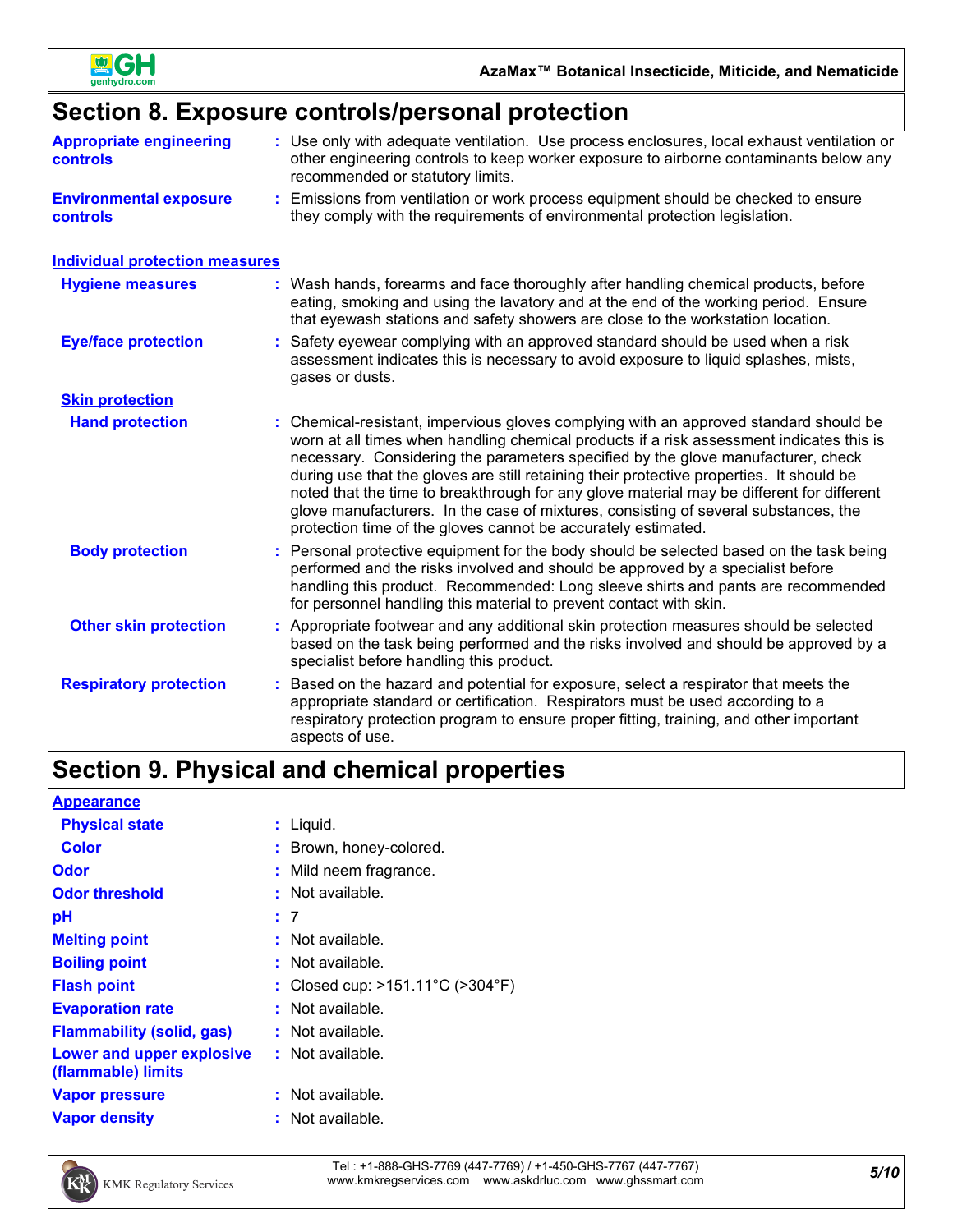

# **Section 9. Physical and chemical properties**

| <b>Relative density</b>                           | : 0.985                                                                   |
|---------------------------------------------------|---------------------------------------------------------------------------|
| <b>Solubility</b>                                 | : Easily soluble in the following materials: cold water and hot water.    |
| <b>Partition coefficient: n-</b><br>octanol/water | $:$ Not available.                                                        |
| <b>Auto-ignition temperature</b>                  | : Not available.                                                          |
| <b>Decomposition temperature</b>                  | : Not available.                                                          |
| <b>Viscosity</b>                                  | : Kinematic (room temperature): $2.814 \text{ cm}^2/\text{s}$ (281.4 cSt) |

# **Section 10. Stability and reactivity**

| <b>Reactivity</b>                            | : No specific test data related to reactivity available for this product or its ingredients.              |
|----------------------------------------------|-----------------------------------------------------------------------------------------------------------|
| <b>Chemical stability</b>                    | : The product is stable.                                                                                  |
| <b>Possibility of hazardous</b><br>reactions | : Under normal conditions of storage and use, hazardous reactions will not occur.                         |
| <b>Conditions to avoid</b>                   | : No specific data.                                                                                       |
| <b>Incompatible materials</b>                | : Reactive or incompatible with the following materials: oxidizing materials.                             |
| <b>Hazardous decomposition</b><br>products   | : Under normal conditions of storage and use, hazardous decomposition products should<br>not be produced. |

# **Section 11. Toxicological information**

### **Information on toxicological effects**

#### **Acute toxicity**

| <b>Product/ingredient name</b>                                                                                                                                     | <b>Result</b> | <b>Species</b> | <b>Dose</b> | <b>Exposure</b> |
|--------------------------------------------------------------------------------------------------------------------------------------------------------------------|---------------|----------------|-------------|-----------------|
| AzaMax <sup>™</sup> Biological Insecticide,<br>Miticide, and Nematicide                                                                                            | LD50 Dermal   | Rat            | >2000 mg/kg |                 |
|                                                                                                                                                                    | LD50 Oral     | Rat            | >5000 mg/kg |                 |
| $\mathbf{r}$ , $\mathbf{r}$ , $\mathbf{r}$ , $\mathbf{r}$ , $\mathbf{r}$ , $\mathbf{r}$ , $\mathbf{r}$ , $\mathbf{r}$ , $\mathbf{r}$ , $\mathbf{r}$ , $\mathbf{r}$ |               |                |             |                 |

#### **Irritation/Corrosion**

There is no data available.

### **Sensitization**

There is no data available.

#### **Mutagenicity**

There is no data available.

#### **Carcinogenicity**

There is no data available.

### **Reproductive toxicity**

There is no data available.

#### **Teratogenicity**

There is no data available.

### **Specific target organ toxicity (single exposure)**

There is no data available.

### **Specific target organ toxicity (repeated exposure)**

There is no data available.

*6/10* Tel : +1-888-GHS-7769 (447-7769) / +1-450-GHS-7767 (447-7767) www.kmkregservices.com www.askdrluc.com www.ghssmart.com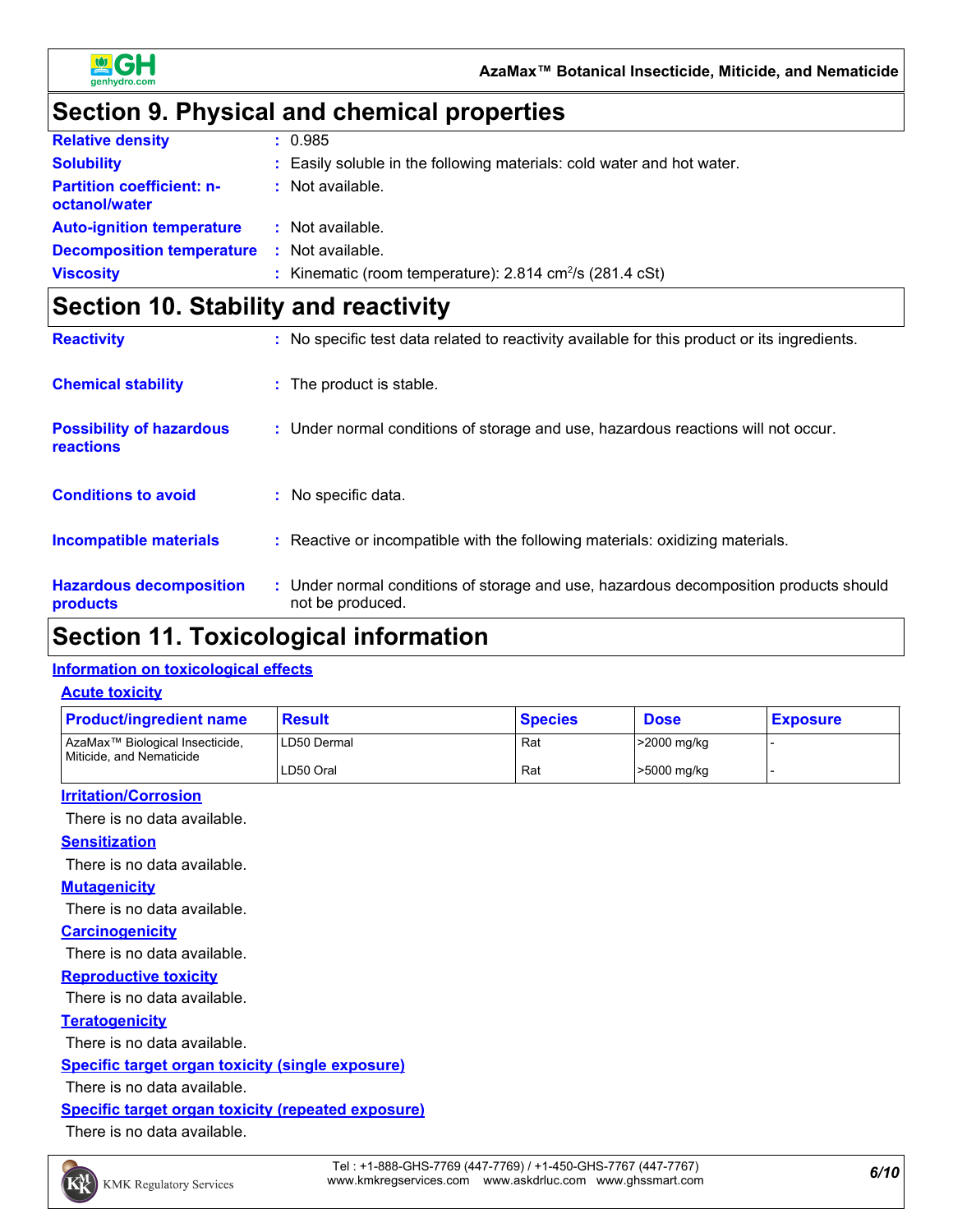

# **Section 11. Toxicological information**

**Aspiration hazard**

There is no data available.

| <b>Information on the likely</b><br>routes of exposure | : Dermal contact. Eye contact. Inhalation. Ingestion.                                                                                                                                                                          |
|--------------------------------------------------------|--------------------------------------------------------------------------------------------------------------------------------------------------------------------------------------------------------------------------------|
| <b>Potential acute health effects</b>                  |                                                                                                                                                                                                                                |
| <b>Eye contact</b>                                     | : Causes eye irritation.                                                                                                                                                                                                       |
| <b>Inhalation</b>                                      | : Harmful if inhaled.                                                                                                                                                                                                          |
| <b>Skin contact</b>                                    | : May cause an allergic skin reaction.                                                                                                                                                                                         |
| <b>Ingestion</b>                                       | : No known significant effects or critical hazards.                                                                                                                                                                            |
|                                                        | Symptoms related to the physical, chemical and toxicological characteristics                                                                                                                                                   |
| <b>Eye contact</b>                                     | : Adverse symptoms may include the following:<br>pain or irritation<br>watering<br>redness                                                                                                                                     |
| <b>Inhalation</b>                                      | : No known significant effects or critical hazards.                                                                                                                                                                            |
| <b>Skin contact</b>                                    | : Adverse symptoms may include the following:<br>irritation<br>redness                                                                                                                                                         |
| <b>Ingestion</b>                                       | : No known significant effects or critical hazards.                                                                                                                                                                            |
|                                                        | Delayed and immediate effects and also chronic effects from short and long term exposure                                                                                                                                       |
| <b>Short term exposure</b>                             |                                                                                                                                                                                                                                |
| <b>Potential immediate</b><br>effects                  | : No known significant effects or critical hazards.                                                                                                                                                                            |
| <b>Potential delayed effects</b>                       | : No known significant effects or critical hazards.                                                                                                                                                                            |
| <b>Long term exposure</b>                              |                                                                                                                                                                                                                                |
| <b>Potential immediate</b><br>effects                  | : No known significant effects or critical hazards.                                                                                                                                                                            |
| <b>Potential delayed effects</b>                       | : No known significant effects or critical hazards.                                                                                                                                                                            |
| <b>Potential chronic health effects</b>                |                                                                                                                                                                                                                                |
| <b>General</b>                                         | : Once sensitized, a severe allergic reaction may occur when subsequently exposed to<br>very low levels.                                                                                                                       |
| <b>Carcinogenicity</b>                                 | : No known significant effects or critical hazards.                                                                                                                                                                            |
| <b>Mutagenicity</b>                                    | : No known significant effects or critical hazards.                                                                                                                                                                            |
|                                                        | ka katika katika matangan sa masa sa matangan sa matangan ng mga matangang matangang matangang matangang matangan ng matangang matangang matangang matangang matangang matangang matangang matangang matangang matangang matan |

- **Teratogenicity :** No known significant effects or critical hazards. **Developmental effects :** No known significant effects or critical hazards.
- **Fertility effects :** No known significant effects or critical hazards.

### **Numerical measures of toxicity**

**Acute toxicity estimates**

There is no data available.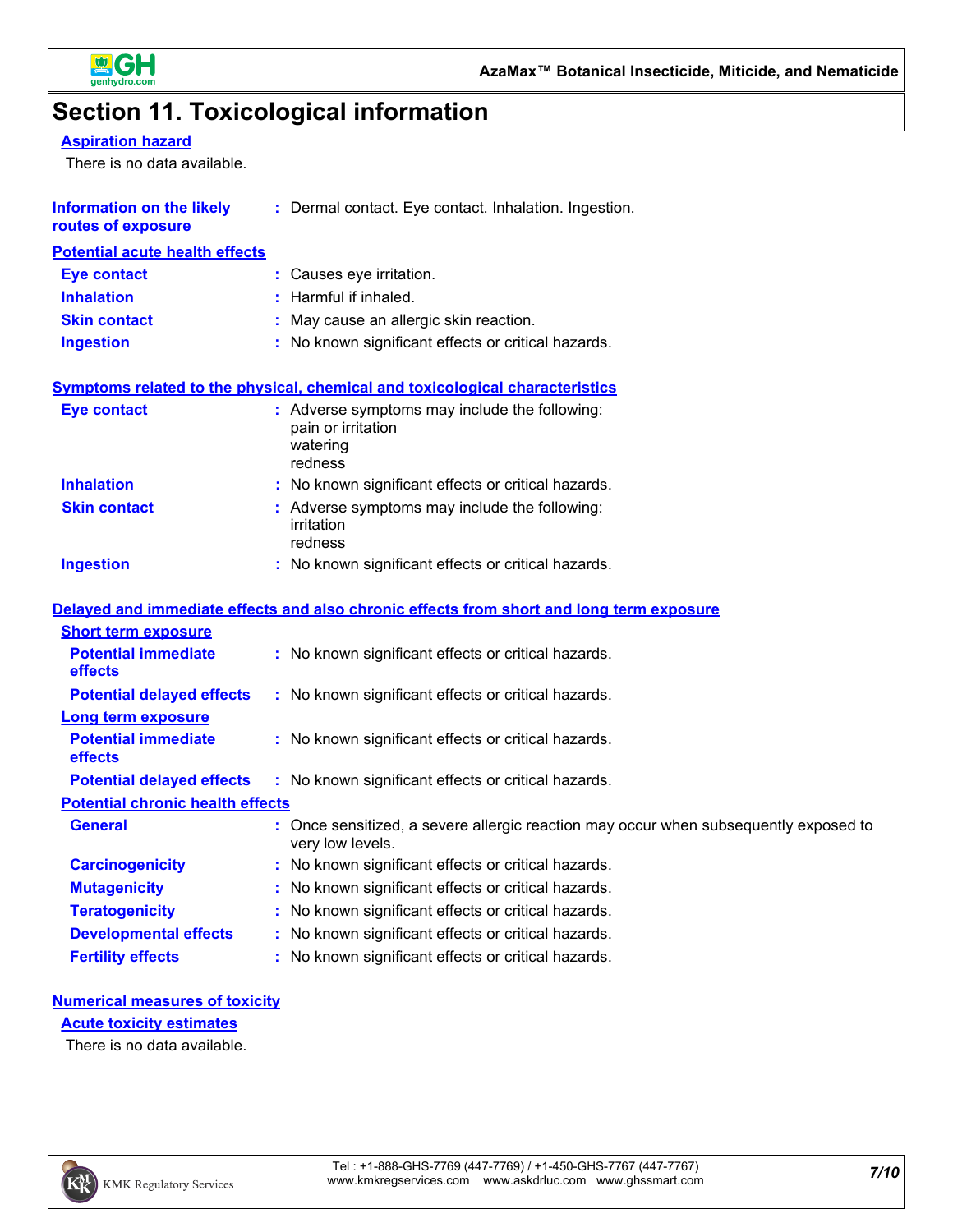

# **Section 12. Ecological information**

### **Toxicity**

| <b>Product/ingredient name</b> | Result                                                            | <b>Species</b>                                                                                                               | <b>Exposure</b>      |
|--------------------------------|-------------------------------------------------------------------|------------------------------------------------------------------------------------------------------------------------------|----------------------|
| Azadirachtin                   | Acute LC50 0.57 mg/L Fresh water<br>Acute LC50 4 mg/L Fresh water | Daphnia - Daphnia magna - Neonate<br><b>I Fish - Oncorhynchus tshawytscha -</b><br>Juvenile (Fledgling, Hatchling, Weanling) | 48 hours<br>96 hours |

### **Persistence and degradability**

There is no data available.

### **Bioaccumulative potential**

| <b>Product/ingredient name</b> | $\mathsf{LogP}_\mathsf{ow}$ | <b>BCF</b> | <b>Potential</b> |
|--------------------------------|-----------------------------|------------|------------------|
| Azadirachtin                   | 1.09                        |            | <b>low</b>       |

### **Mobility in soil**

**Soil/water partition coefficient (KOC) :** There is no data available.

**Other adverse effects** : No known significant effects or critical hazards.

### **Section 13. Disposal considerations**

#### The generation of waste should be avoided or minimized wherever possible. Disposal of this product, solutions and any by-products should comply with the requirements of environmental protection and waste disposal legislation and any regional local authority requirements. Dispose of surplus and non-recyclable products via a licensed waste disposal contractor. Waste should not be disposed of untreated to the sewer unless fully compliant with the requirements of all authorities with jurisdiction. Waste packaging should be recycled. Incineration or landfill should only be considered when recycling is not feasible. This material and its container must be disposed of in a safe way. Care should be taken when handling empty containers that have not been cleaned or rinsed out. Empty containers or liners may retain some product residues. Avoid dispersal of spilled material and runoff and contact with soil, waterways, drains and sewers. **Disposal methods :**

### **Section 14. Transport information**

|                                      | <b>DOT Classification</b> | <b>IMDG</b>              | <b>IATA</b>                  |
|--------------------------------------|---------------------------|--------------------------|------------------------------|
| <b>UN number</b>                     | Not regulated.            | Not regulated.           | Not regulated.               |
| <b>UN proper</b><br>shipping name    |                           |                          |                              |
| <b>Transport</b><br>hazard class(es) | $\overline{\phantom{0}}$  |                          |                              |
| <b>Packing group</b>                 | $\blacksquare$            | $\overline{\phantom{0}}$ | $\qquad \qquad \blacksquare$ |
| <b>Environmental</b><br>hazards      | No.                       | No.                      | No.                          |
|                                      |                           |                          |                              |

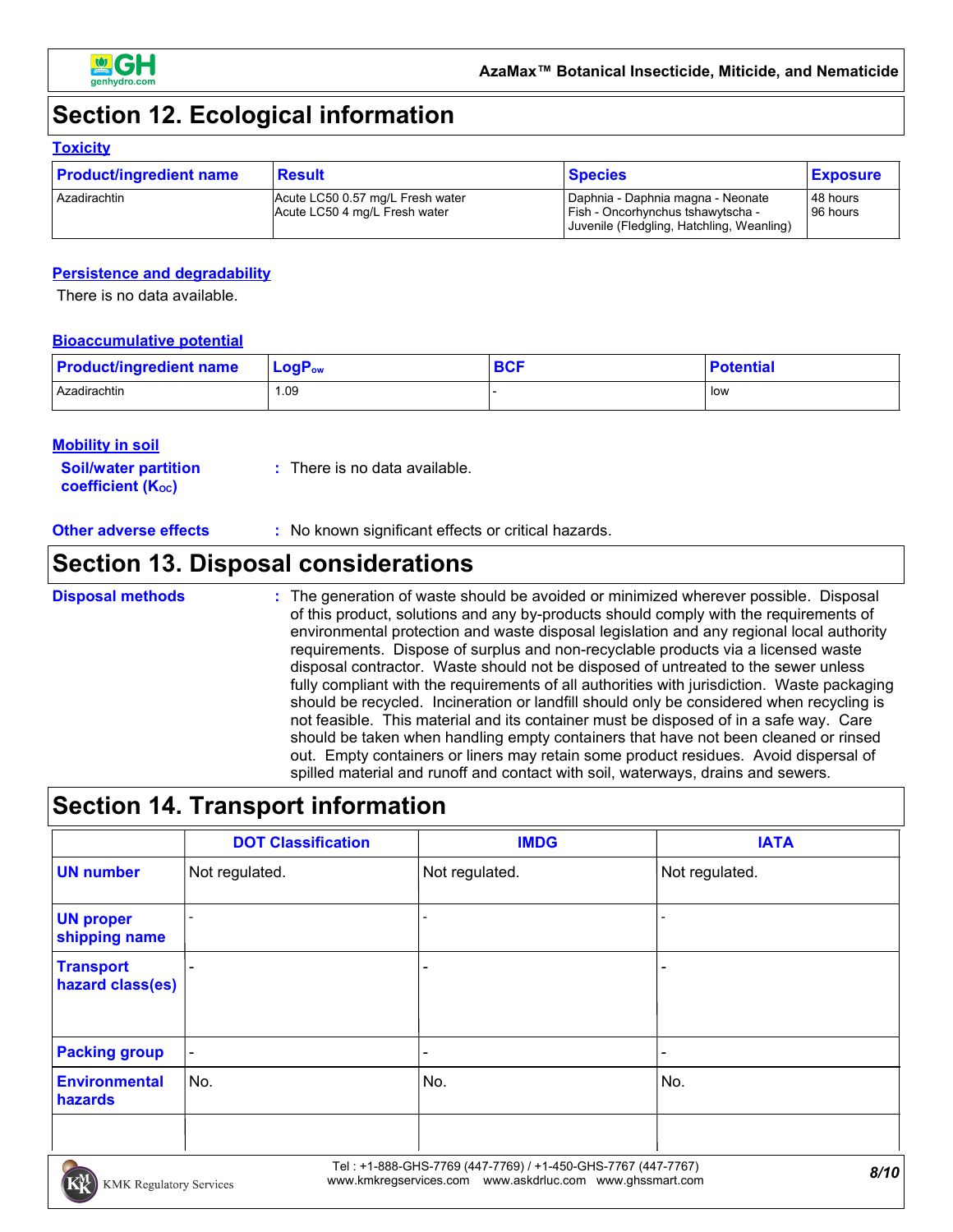

### **Section 14. Transport information**

**Additional information**

**AERG :** Not applicable

### **Special precautions for user Transport within user's premises:** always transport in closed containers that are **:** upright and secure. Ensure that persons transporting the product know what to do in the event of an accident or spillage.

# **Section 15. Regulatory information**

| <b>U.S. Federal regulations</b>                                                   | : TSCA 8(a) CDR Exempt/Partial exemption: Not determined<br>United States inventory (TSCA 8b): Not determined. |
|-----------------------------------------------------------------------------------|----------------------------------------------------------------------------------------------------------------|
| <b>Clean Air Act Section 112</b><br>(b) Hazardous Air<br><b>Pollutants (HAPs)</b> | : Not listed                                                                                                   |
| <b>Clean Air Act Section 602</b><br><b>Class I Substances</b>                     | : Not listed                                                                                                   |
| <b>Clean Air Act Section 602</b><br><b>Class II Substances</b>                    | : Not listed                                                                                                   |
| <b>DEA List I Chemicals</b><br>(Precursor Chemicals)                              | : Not listed                                                                                                   |
| <b>DEA List II Chemicals</b><br><b>(Essential Chemicals)</b>                      | : Not listed                                                                                                   |
| <b>SARA 302/304</b>                                                               |                                                                                                                |
| <b>Composition/information on ingredients</b>                                     |                                                                                                                |
| No products were found.                                                           |                                                                                                                |
| <b>SARA 304 RQ</b>                                                                | : Not applicable.                                                                                              |
| <b>SARA 311/312</b>                                                               |                                                                                                                |
| <b>Classification</b>                                                             | : Immediate (acute) health hazard                                                                              |
| <b>SARA 313</b>                                                                   |                                                                                                                |
| There is no data available.                                                       |                                                                                                                |
| <b>State regulations</b>                                                          |                                                                                                                |
| <b>Massachusetts</b>                                                              | : None of the components are listed.                                                                           |
| <b>New York</b>                                                                   | None of the components are listed.                                                                             |
| <b>New Jersey</b>                                                                 | : None of the components are listed.                                                                           |
| <b>Pennsylvania</b>                                                               | : None of the components are listed.                                                                           |
| <b>California Prop. 65</b>                                                        |                                                                                                                |
| No products were found.                                                           |                                                                                                                |